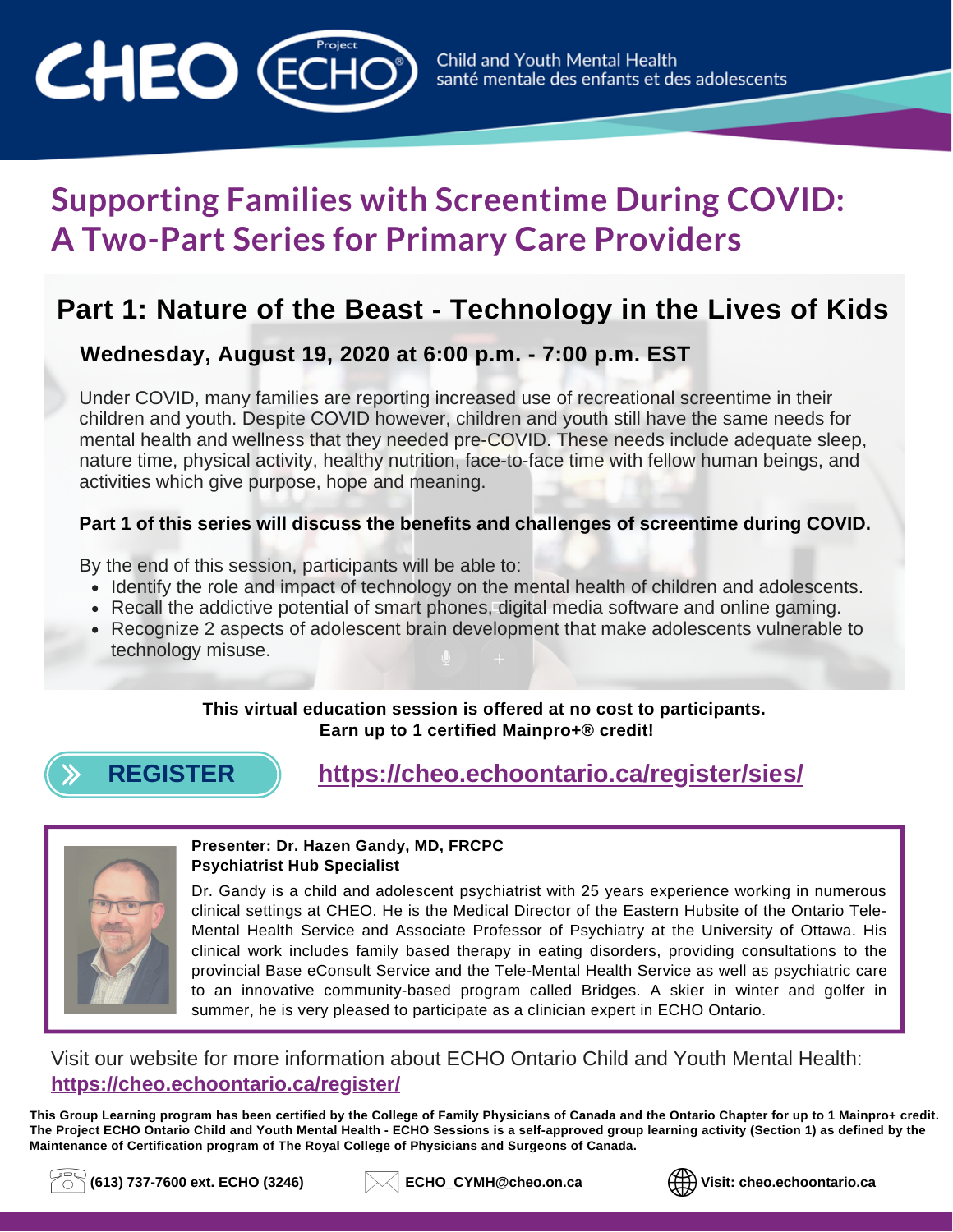

# **Supporting Families with Screentime During COVID: A Two-Part Series for Primary Care Providers**

# **Part 2: Practical Strategies for Primary Care Providers**

## **Wednesday, August 26, 2020 at 6:00 p.m. - 7:00 p.m. EST**

Under COVID, many families are reporting increased use of recreational screentime in their children and youth. Despite COVID however, children and youth still have the same needs for mental health and wellness that they needed pre-COVID. These needs include adequate sleep, nature time, physical activity, healthy nutrition, face-to-face time with fellow human beings, and activities which give purpose, hope and meaning.

#### **Part 2 of this series will talk about practical strategies to support families, so that they can maximize healthy use of technology, and limit negative uses of technology, particularly as we move into a post-COVID world.**

By the end of this session, participants will know how to:

- Continue to promote what children, youth and families have always needed for mental health prior to technology and COVID,
- Promote healthy usage of technology in children and youth during and post-COVID;
- Support parents in setting limits on less healthy usage of technology during and post-COVID.

#### **This virtual education session is offered at no cost to participants. Earn up to 1 certified Mainpro+® credit!**

# **[REGISTER](https://cheo.echoontario.ca/register/sies/) <https://cheo.echoontario.ca/register/sies/>**



#### **Presenter: Dr. Michael Cheng, MD, FRCPC Psychiatrist Hub Specialist**

Dr. Cheng is a child psychiatrist who is passionate about the importance of healthy attachments to people and activities that give purpose, hope and meaning. He is the co-founder of eMentalHealth.ca, a website that seeks to support primary care providers in their work with patients with mental health needs. He is a mentor with the Collaborative Mental Health Network (CMHN) of the Ontario College of Family Physicians (OCFP). Michael is married to a family physician, with whom they share two wonderful young children. During his spare time, Michael's interest is sleep.

## Visit our website for more information about ECHO Ontario Child and Youth Mental Health: **<https://cheo.echoontario.ca/register/>**

This Group Learning program has been certified by the College of Family Physicians of Canada and the Ontario Chapter for up to 1 Mainpro+ credit. The Project ECHO Ontario Child and Youth Mental Health - ECHO Sessions is a self-approved group learning activity (Section 1) as defined by the **Maintenance of Certification program of The Royal College of Physicians and Surgeons of Canada.**



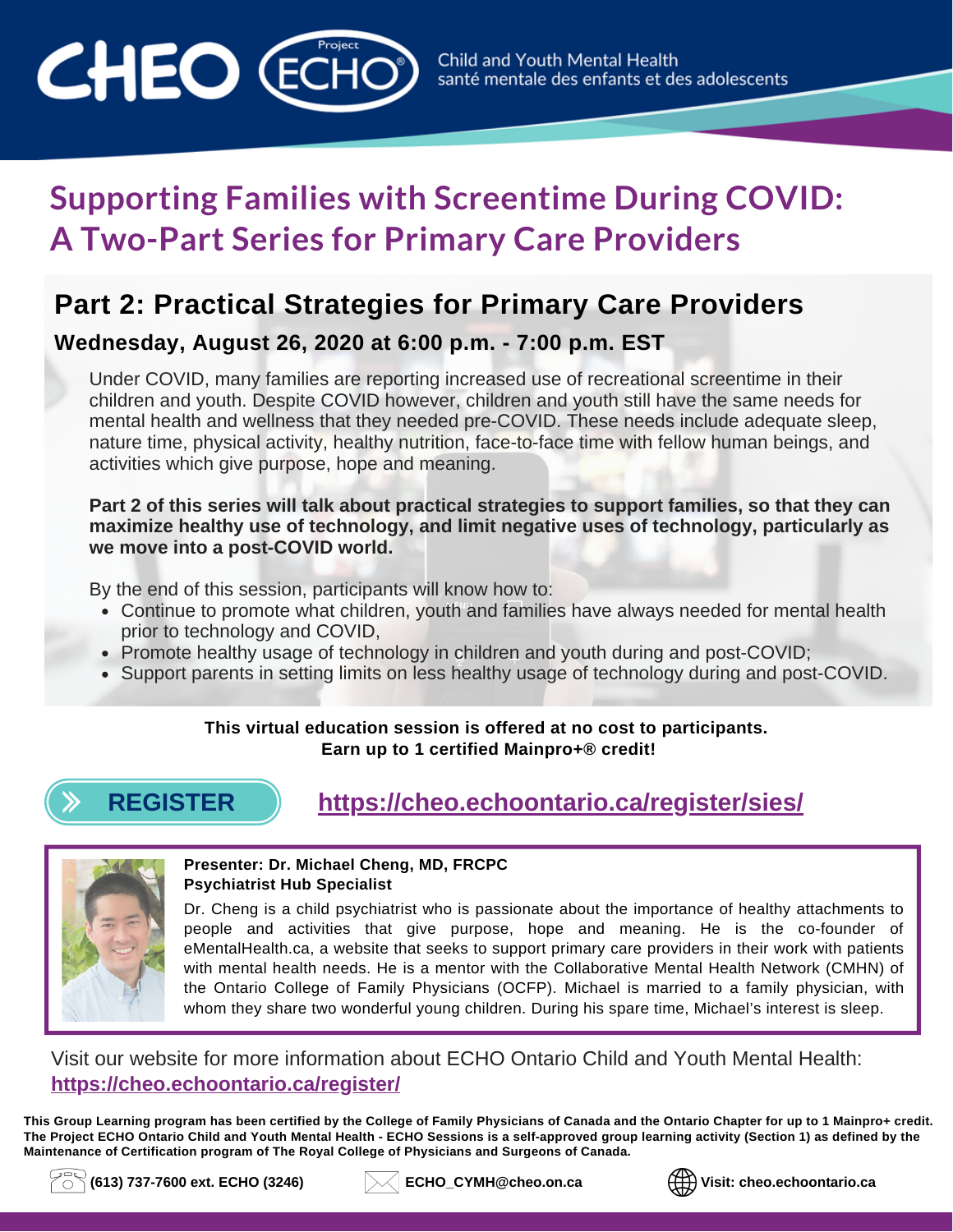

# **Aide aux familles en matière de temps passé devant un écran pendant la COVID : Présentation en deux parties pour les fournisseurs de soins primaires**

# **«Part 1: Nature of the Beast - Technology in the Lives of Kids»**

# **Mercredi 19 août 2020 de 18h00 - 19h00 HNE**

Avec la COVID, de nombreuses familles rapportent que leurs enfants et adolescents passent plus de temps devant un écran à des fins récréatives. COVID ou pas cependant, les enfants et les jeunes ont toujours les mêmes besoins de santé mentale et de bien-être qu'avant celle-ci, c'est-àdire un sommeil adéquat, du temps passé dans la nature, de l'activité physique, une nutrition saine, des rencontres en face à face avec des humains ainsi que des activités qui leur donnent un but, de l'espoir et un sens.

#### **La première partie de cette présentation discutera des avantages et des défis du temps passé devant un écran pendant la COVID.**

 **«**By the end of this session, participants will be able to:

- Identify the role and impact of technology on the mental health of children and adolescents.
- Recall the addictive potential of smart phones, digital media software and online gaming.
- Recognize 2 aspects of adolescent brain development that make adolescents vulnerable to technology misuse.»

#### **Veuillez noter que cette session sera offerte uniquement en anglais.**

**Cette présentation virtuelle est offerte gratuitement aux participants. Vous pouvez gagner un maximum de 1 crédit certifié Mainpro+® !**

# **VOUS [INSCRIRE](https://cheo.echoontario.ca/register/sies/) <https://cheo.echoontario.ca/register/sies/>**



#### **Présentateur: Dr Hazen Gandy, MD, FRCPC Psychiatre, Spécialist du Hub**

Le Dr Gandy est un pédopsychiatre qui compte 25 ans d'expérience dans de nombreux milieux cliniques au CHEO. Il est directeur médical du centre de service de l'est du Service de télésanté mentale de l'Ontario et professeur agrégé de psychiatrie à l'Université d'Ottawa. Son travail clinique comprend la thérapie familiale pour les troubles de l'alimentation, les consultations au Base eConsult Service provincial et au Service de télésanté mentale, ainsi que pour les soins psychiatriques dans le cadre d'un programme communautaire novateur appelé Bridges. Skieur en hiver et golfeur en été, il est très heureux de participer à titre d'expert clinicien au ECHO l'Ontario.

### Visitez notre site Web pour plus de détails sur ECHO Ontario santé mental des enfants et des adolescents : **<https://cheo.echoontario.ca/register/>**

Ce programme d'apprentissage en groupe est certifié par le Collège des médecins de famille du Canada et par la Section de l'Ontario pour **1 crédits 1 Mainpro+ maximum.**

Projet ECHO Ontario santé mentale des enfants et des adolescents - sessions ECHO est une activité d'apprentissage de groupe auto approuvé (Section 1) selon la définition du Programme de maintien du certificat du Collège royal des médecins et chirurgiens du Canada.